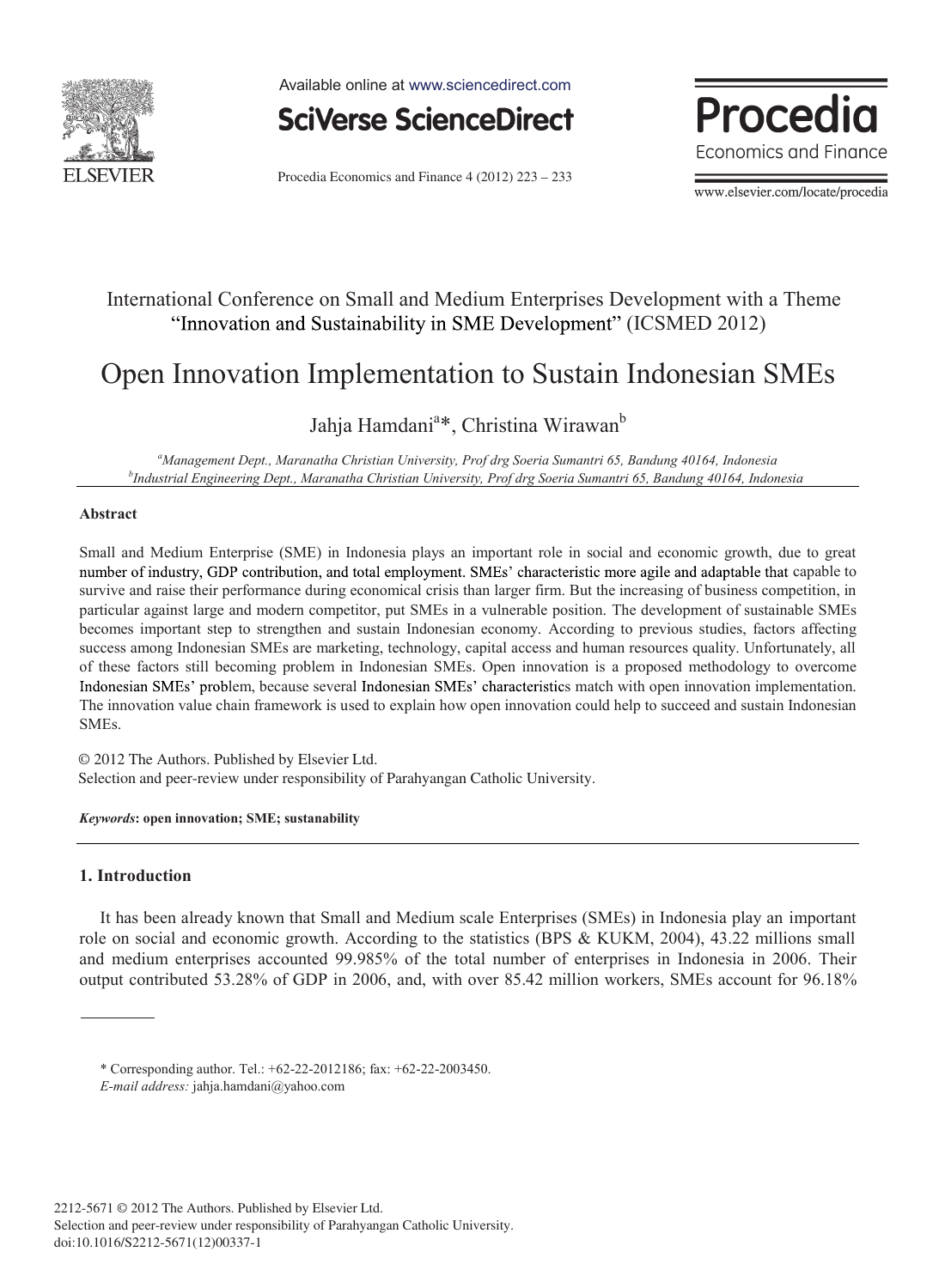of the total employment in Indonesia at that year (Padmadinata, 2007). Small and medium enterprises (SMEs) including micro-enterprises form the backbone of the economy in ASEAN Member countries (SEOM, 2004). The role of SMEs become more important, because according to research by AKATIGA, the Center for Micro and Small Enterprise Dynamic (CEMSED), and the Center for Economic and Social Studies (CESS) 2000, SMEs have unique ability to survive and raise performance during economical crisis, because of their flexibility in adapting production process, ability of develop with their own capital, ability to pay high interest loan and only a little get involve with bureaucracy. With this vital position in the economy, the development of SMEs would contribute to economic and social development through economic diversification and accelerated structural changes that promote stable and sustainable long-term economic growth (Padmadinata, 2007).

SMEs have unique characteristics if compare with large company. These unique characteristics build several SMEs condition that must be considered carefully when developing them. Characteristic of small medium enterprises (Chesbrough, 2010):

- Size. Their smaller size makes smaller markets attractive to SMEs while these markets would not be attractive for larger firms.
- Focus. Their focus lets them execute very effectively against larger, diversified firms with more diffuse objectives.
- Business specialization. SMEs can specialize their business more deeply in narrow fields.
- Entrepreneurial persons. SMEs attract more entrepreneurial R&D employees.
- Speed. Smaller firms take decisions faster and implement them more rapidly.

Increasing business competition, in particular against large and modern competitors, put SMEs in a vulnerable position. In Indonesia, most SMEs operate along traditional lines in production and marketing (Indarti & Langenber, 2004). They also have several challenges such as lack of knowledge, lack of qualified human resource as well as quantity, non conducive atmosphere, lack of facility, limitation of market and information access, and bureaucracy. Considering the limitation of SMEs, especially in knowledge and resources, open innovation model will be the suitable methodology for SMEs to grow. Open innovation assumes that firms can and should use external ideas as well as internal ideas, and also internal and external paths to market (Chesbrough, 2003). This paper try to propose a strategy that can help SMEs implementing open innovation, to raise their competitiveness and sustainability, and in turn can raise national economy.

### **2. Indonesian**

#### 2.1. Condition of Indonesian's SME

Based on Indonesian Presidential Decree no. 99/1998, Small Enterprise is "Small scale people economical activities with major business category in small business activities and need to protect from unhealthy business competition". The government of Indonesia defines small enterprises as firms with total asset up to Rp. 200 million excluding land and building, the total annual sales are not more than Rp. 1 billion owned by Indonesian citizens, not subsidiary or branch of medium or large enterprise, personal firm. While medium enterprises are firms with total asset more than Rp. 200 million but not exceed Rp. 10 billion excluding land and buildings. Biro Pusat Statistik (Statistic Center Body) defined SMEs based on number of employee. Small enterprise employ 5 to 19 people, medium enterprise employ 20-99 people.

Government and private sector in Indonesia pay less attention for SMEs in Indonesia (Adiningsih, 2004) before economical crisis 1997. But since Indonesian economical crisis, most SMEs can survive, even increasing in number This condition attract government and private to pay more attention. Furthermore, most SMEs depend on their own capital, employ most workers, and contribute to economic growth (GDP) of Indonesia, make SMEs should have more attention.